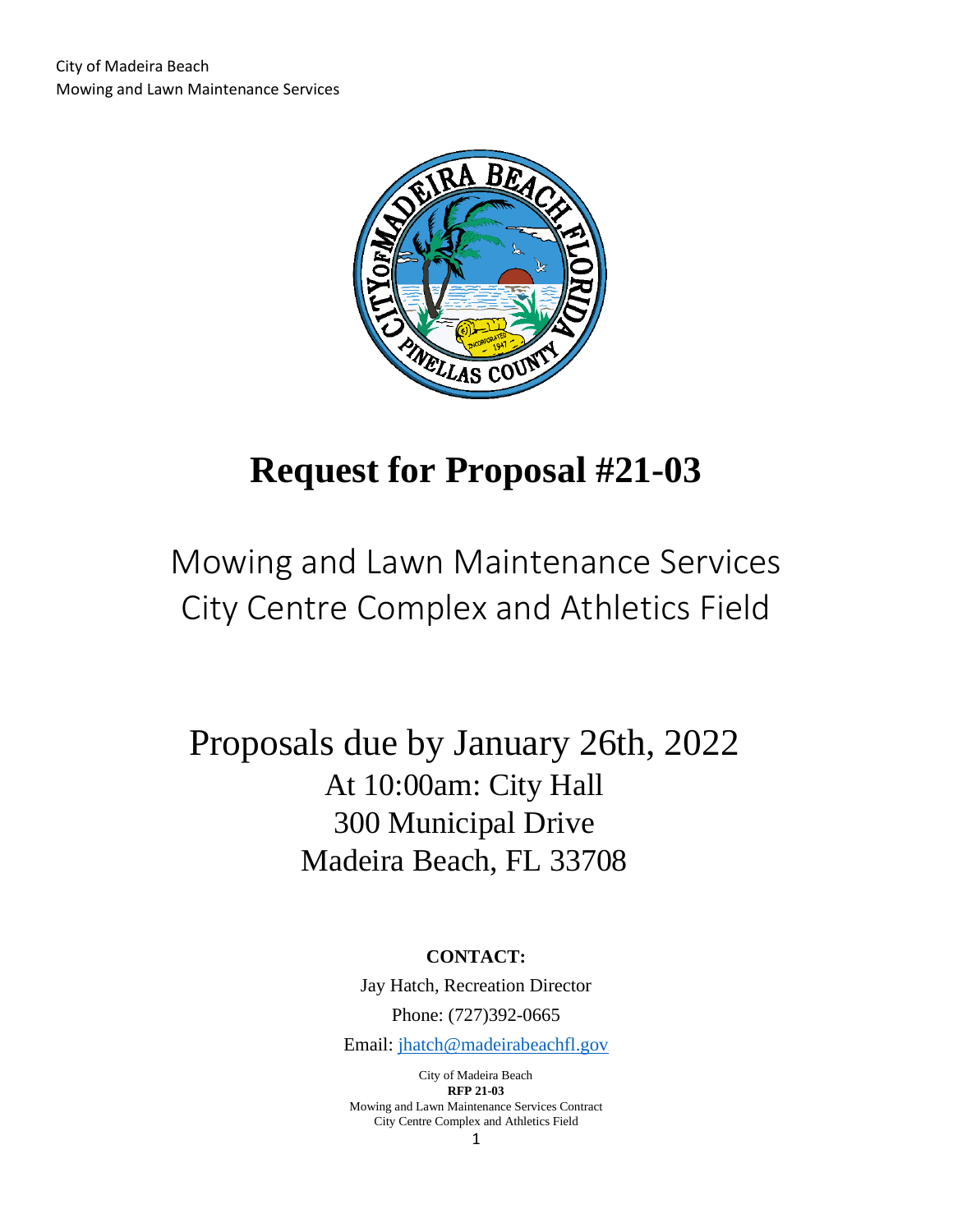## **REQUEST FOR PROPOSAL**

Notice is hereby given that the City of Madeira Beach will be accepting sealed proposals for Mowing and Lawn Maintenance Services City Centre Complex and Athletics Field for the City's municipal facilities listed below.

Sealed proposals clearly labeled Request for Proposal for Mowing and Lawn Maintenance Services City Centre Complex and Athletics Field will be received until 10:00 AM on January 26 at City of Madeira Beach City Hall.

The City of Madeira Beach reserves the right to reject or accept any proposal or to waive any irregularities in any proposal deemed to be in the best interest of the City of Madeira Beach.

## **INTRODUCTION**

Vendors are required to submit written proposals that present the vendor's qualifications and understanding of the work to be performed. The vendor's proposal should be prepared simply and economically and should provide all the information it considers pertinent to its qualifications for the specifications listed herein.

The proposal must be submitted via mail or in person no later than 10:00am on January 26, 2022, directly to the City Hall at the following address:

City of Madeira Beach Attn: Jay Hatch Re: Request for Proposal for Mowing and Lawn Maintenance Services City Centre Complex and Athletics Field 300 Municipal Dr Madeira Beach, FL 33708

**NOTIFICATION:** The City utilizes the following methods for notification and distribution of solicitation opportunities:

- City of Madeira Beach website [www.madeirabeachfl.gov](http://www.madeirabeachfl.gov/)
- Demand Star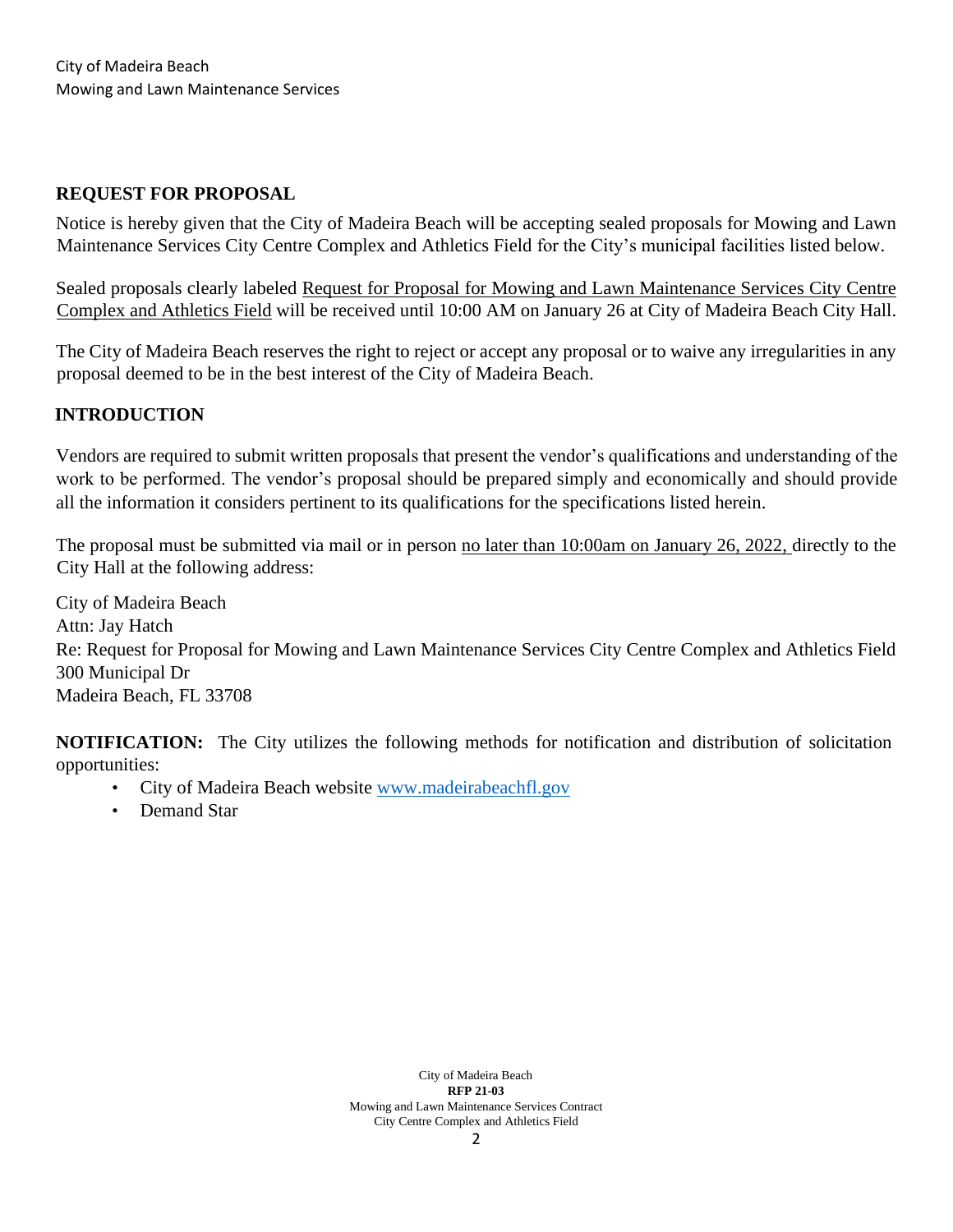## **PART A**

**ADDENDA:** Any interpretations, corrections, or changes to this REQUEST FOR PROPOSAL will be made by addenda. Sole issuing authority shall be vested in the Recreation Department. Addenda will be posted and available through the City notification methods shown above.

**SUBMISSION:** Sealed Proposals and all copies must be received on or before the Due Date and Time (local time) at the City Hall Lobby reception desk located at 300 Municipal Dr., Madeira Beach, Florida, 33708. Proposals must be presented in a sealed container unless otherwise indicated. All Proposals must be clearly marked "RFP #21-03 - MOWING AND LAWN MAINTENANCE SERVICES CITY CENTRE COMPLEX AND ATHLETICS FIELD". The number of this REQUEST FOR PROPOSAL must appear on all correspondence, or inquiries, pertaining to this proposal. The Proposer's name, return address, the proposal number, proposal title, Due Date and Time must be noted on the outside of the sealed container. Included in the sealed container shall be:

- One (1) unbound original clearly identifying Proposer and marked "ORIGINAL".
- Two (2) bound copies clearly identifying Proposer and marked "COPY"
- One (1) USB Electronic copy

**LATE PROPOSALS:** Hard copy Proposals received at the City of Madeira Beach City Hall after the Due Date and Time shall be considered non-responsive. It is the sole responsibility of Proposer to ensure its Proposal is received by the City by the Due Date and Time. The City is not responsible for the lateness due to weather conditions, delivery service, or any other reasons.

**PROPOSAL OPENINGS:** All Proposals submitted before the Due Date and Time shall be publicly opened by the Recreation Director at the City Hall Building, located at 300 Municipal Dr. Madeira beach, FL.

**SCHEDULE:** A summary schedule of the major activities associated with this solicitation is presented below. The City, at its sole discretion, may modify this schedule as the City deems appropriate.

| <b>ACTIVITY</b>                    | <b>DATE</b>                   |
|------------------------------------|-------------------------------|
| <b>Advertisement for Proposal</b>  | December 13, 2021             |
| Mandatory Pre-Proposal meeting     | January 5, 2022 @ 10:00 am    |
| Deadline for Delivery of Questions | January 12, 2022              |
| Answers posted by                  | January 14, 2022              |
| Proposal Opening                   | January 26, 2022 @ at 10:00am |
| Commission Award of Contract*      | TRD                           |

\*Tentative and subject to change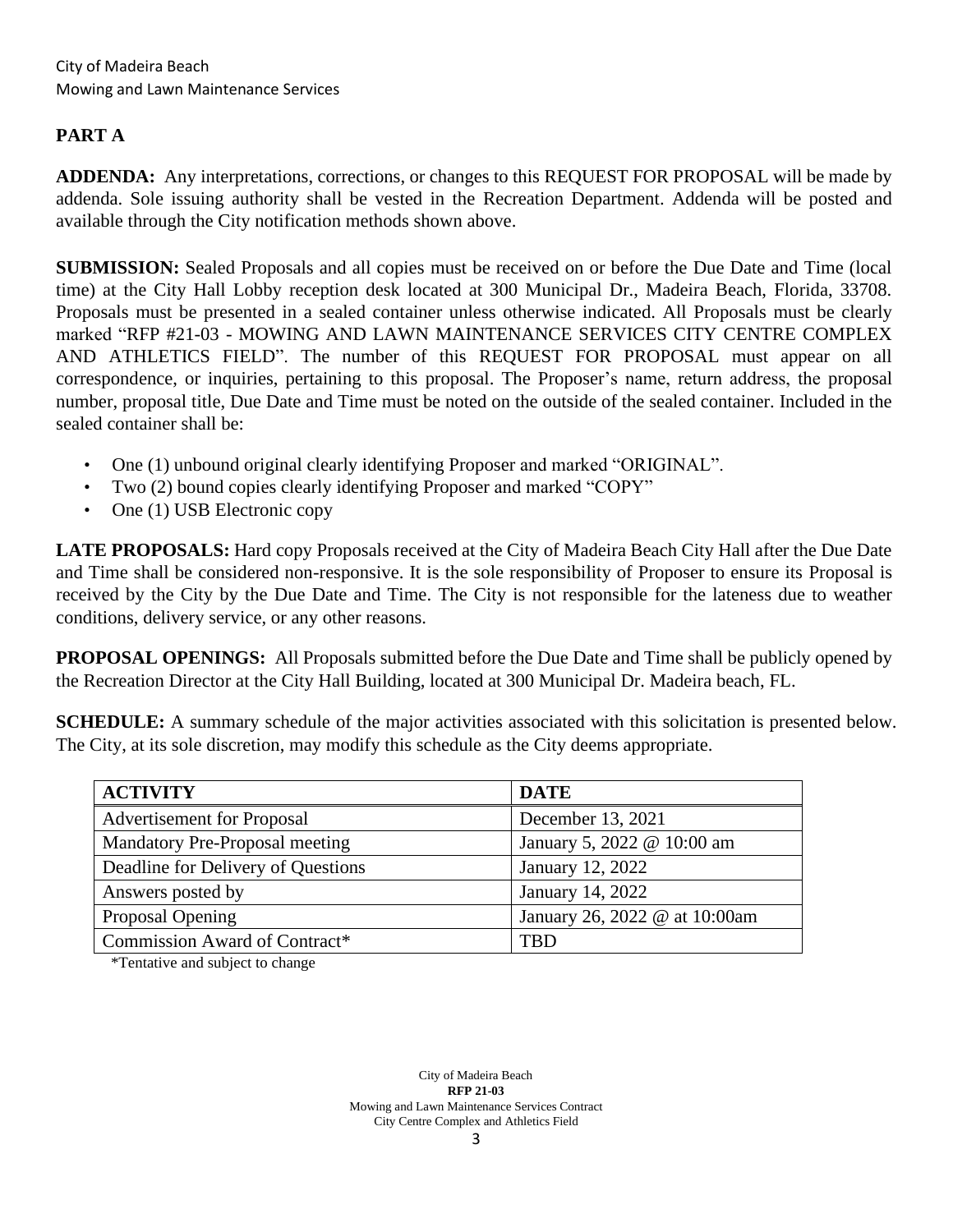#### **MEETING LOCATIONS:**

- **City Hall -** located at 300 Municipal Dr. Madeira Beach, FL 33708
- **POINT OF CONTACT:** For information concerning procedures for responding to this Request for Proposal, contact the Recreation Director via email at jhatch@madeirabeachfl.gov . Such contact shall be for clarification purposes only.

**QUESTIONS:** Each Proposer must examine this proposal, which incorporates all its addenda, instructions, special conditions, and attachments to determine if the requirements are clearly stated. All questions concerning this proposal, such as discrepancies, omissions and exceptions to any term or condition of the REQUEST FOR PROPOSAL documents, including the Sample Agreement, should be submitted in writing. Questions of a material nature must be received prior to the Deadline for Delivery of Questions specified in the schedule.

Failure of the Proposer to examine all pertinent documents shall not entitle the Proposer to any relief from the conditions imposed in the Agreement.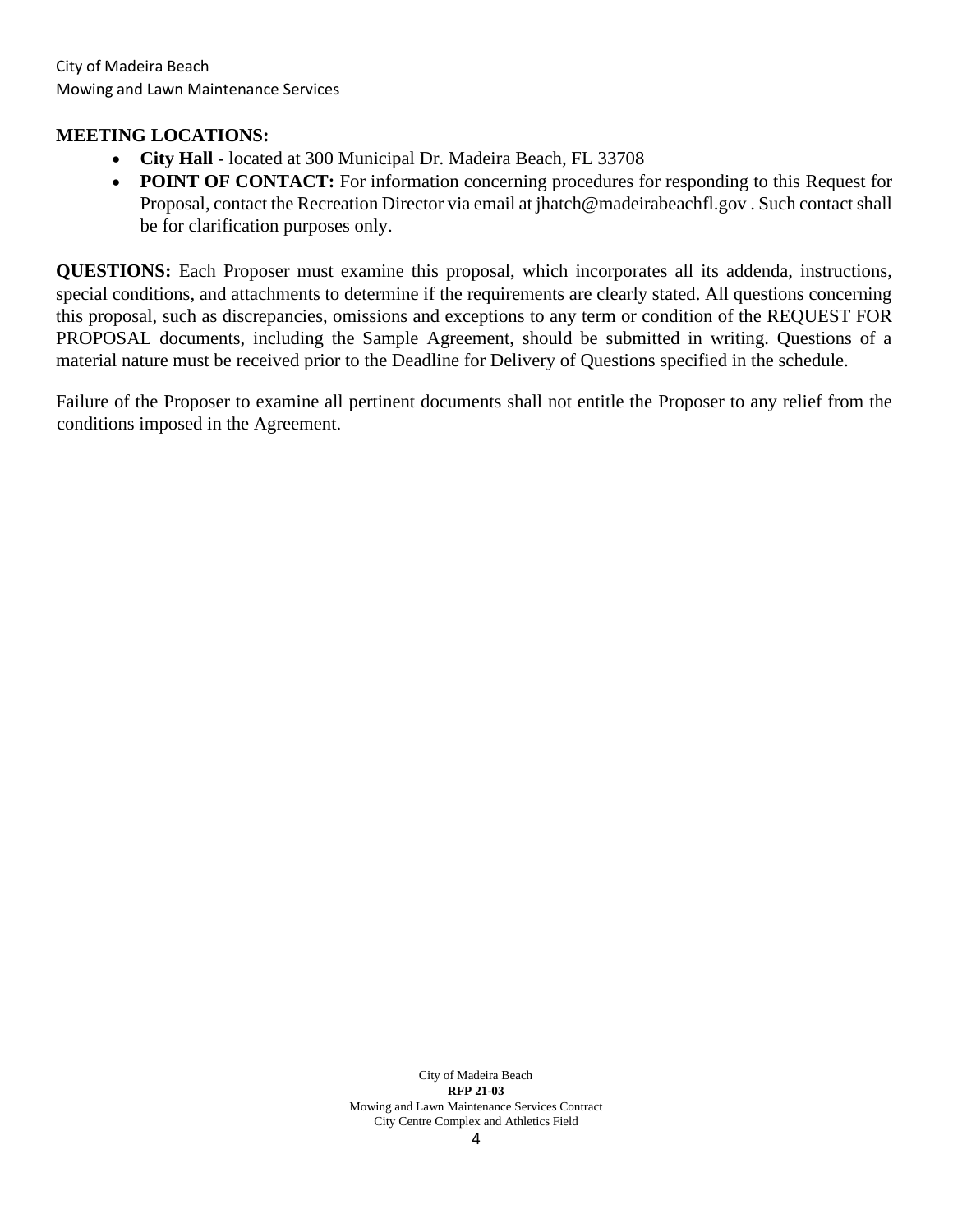### **SPECIAL TERMS AND CONDITIONS**

#### **Addenda, Changes, and Interpretations**

Requests for clarification, modification, interpretation, or changes must be received prior to the Deadline for Delivery of Questions. Requests received after the Deadline may not be addressed.

Additionally, all questions received, and responses given will be provided via an addendum to this REQUEST FOR PROPOSAL and uploaded to the City Website and DemandStar.

All addenda are a part of the REQUEST FOR PROPOSAL solicitation documents and each Proposer will be bound by such addenda. It is the responsibility of each Proposer to read and comprehend all addenda issued. Failure of any Proposer to acknowledge an issued addendum in its Response will not relieve the Proposer from any obligation contained therein.

#### **Selection of Proposal**

Prior to contract award, any Proposer may be required to show that the company has the necessary facilities, equipment, ability, and financial resources to perform the work specified in a satisfactory manner and within the time specified. In addition, the company must have experience in work of the same or similar nature, and can provide references, which will satisfy the City. The City may conduct such investigations as the City deems necessary to establish the responsibility, qualifications, and financial ability of proposal, suppliers and individuals, or entities to perform the Work in accordance with the Contract Documents. In evaluating whether a Proposer is responsible, the City will consider the qualifications of the Proposer and may consider the qualifications and experience suppliers proposed for those portions of the Work for which the identified suppliers must be submitted as provided in the Proposal Documents. The City will also consider whether the Proposer is of doubtful financial ability or fails to meet any other pertinent standard or criteria established by the City. City, at its sole discretion, may select the Proposer that it believes is appropriately qualified, responsible, and responsive.

#### **Lobbying**

Lobbying is prohibited in all City of Madeira Beach competitive selection processes and contract awards including but not limited to, requests for qualifications, proposals, or proposals the award of purchasing contracts of any type. The purpose of this prohibition is to protect the integrity of the procurement process by shielding it from undue influences prior to the contract award, a proposal protest being resolved, or the competitive selection process being otherwise concluded. The prospective Proposer may contact the City's main office as specified on page 1 of this Request for Proposal, to address situations such as clarifications relating to the procurement process or Proposer protest.

Lobbying of evaluation committee members, city government employees, or elected officials regarding Request for Proposals, request for qualifications, invitations to proposal, purchasing contracts, or proposal protests, by the Proposer/protestor any member of the Proposer's/protestor's staff, any agent or representative of the Proposer/protestor, or any person employed by any legal entity affiliated with or representing a Proposer/protestor, is strictly prohibited from the date of the advertisement, or on a date otherwise established by the Board of Commissioners, until either an award is final, any protest is finally resolved, or the competitive selection process is otherwise concluded. Any lobbying activities in violation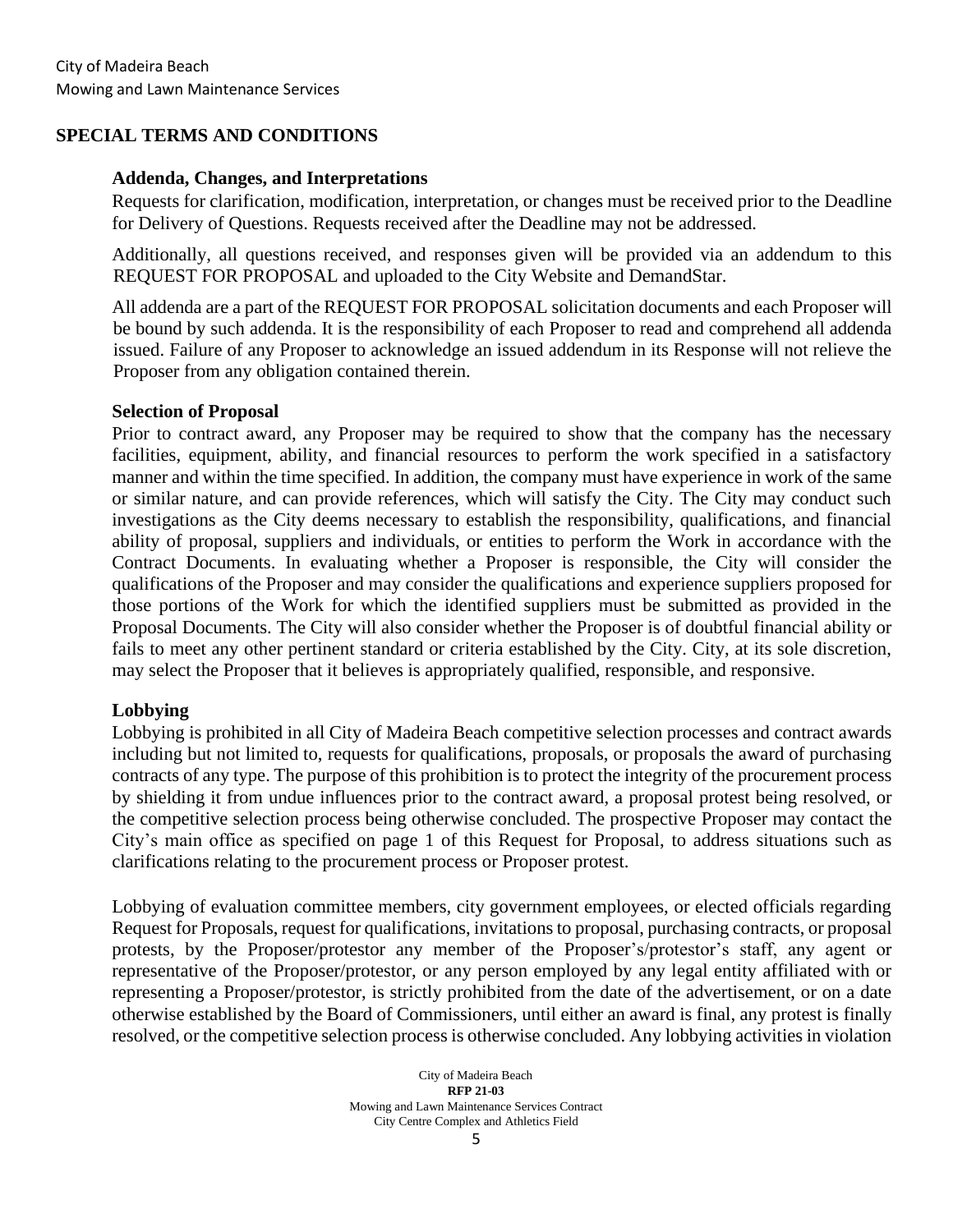of this section or on behalf of a Proposer/protestor will result in the disqualification or rejection of the Proposal, quotation, statement of qualification, Proposal or contract, and may lead to debarment of the Proposer or Proposer/protestor.

For purposes of this provision, lobbying means influencing or attempting to influence action or nonaction, and/or attempting to obtain the goodwill of persons specified in this section involved in the selection, ranking, or contract award in connection with any Request for Proposal, request for quotation, requests for qualification, Proposal or purchasing contract through direct or indirect oral or written communication. The final award of a purchasing contract will be the effective date of the purchasing contract.

Any evaluation committee member, city government employee or elected official who has been lobbied must immediately report the lobbying activity to the City Manager.

#### **Binding Offer**

A submitted proposal made pursuant to the Request for Proposals will be considered a binding offer to perform the required services, assuming the terms of an agreement between the parties is satisfactorily negotiated. Each Proposal must be signed by a Person who is legally authorized to bind the Proposer to the Proposal. The submission of a proposal will be taken as a prima facie evidence that the proposer has fully familiarized itself with the contents of this Request for Proposals. Proposals will be in force for a period of one hundred and eighty (180) days from the date of the public proposal opening.

### **The City's Acceptance or Rejection of Proposals**

- Reject any and all Proposals that fail to satisfy the requirements and specifications in this REQUEST FOR PROPOSAL
- Accept the Proposal, which is the lowest responsible, responsive proposer.
- Waive minor irregularities in any Proposal
- Issue addenda or otherwise revise the requirements in this REQUEST FOR PROPOSAL
- Reject all Proposals, with or without cause
- Issue requests for new Proposals
- The City concludes that collusion existed among two or more Proposers
- Cancel this Request for Proposal

#### **Proposer's Costs**

The City shall not be liable for any costs incurred by Proposers in responding to this RFP.

#### **Anti-Collusion:**

Proposer certifies that its Proposal is made without prior understanding, agreement, or connection with any other corporation, firm or person submitting a Proposal for the same materials, services, supplies, or equipment and is in all respects fair and without collusion or fraud.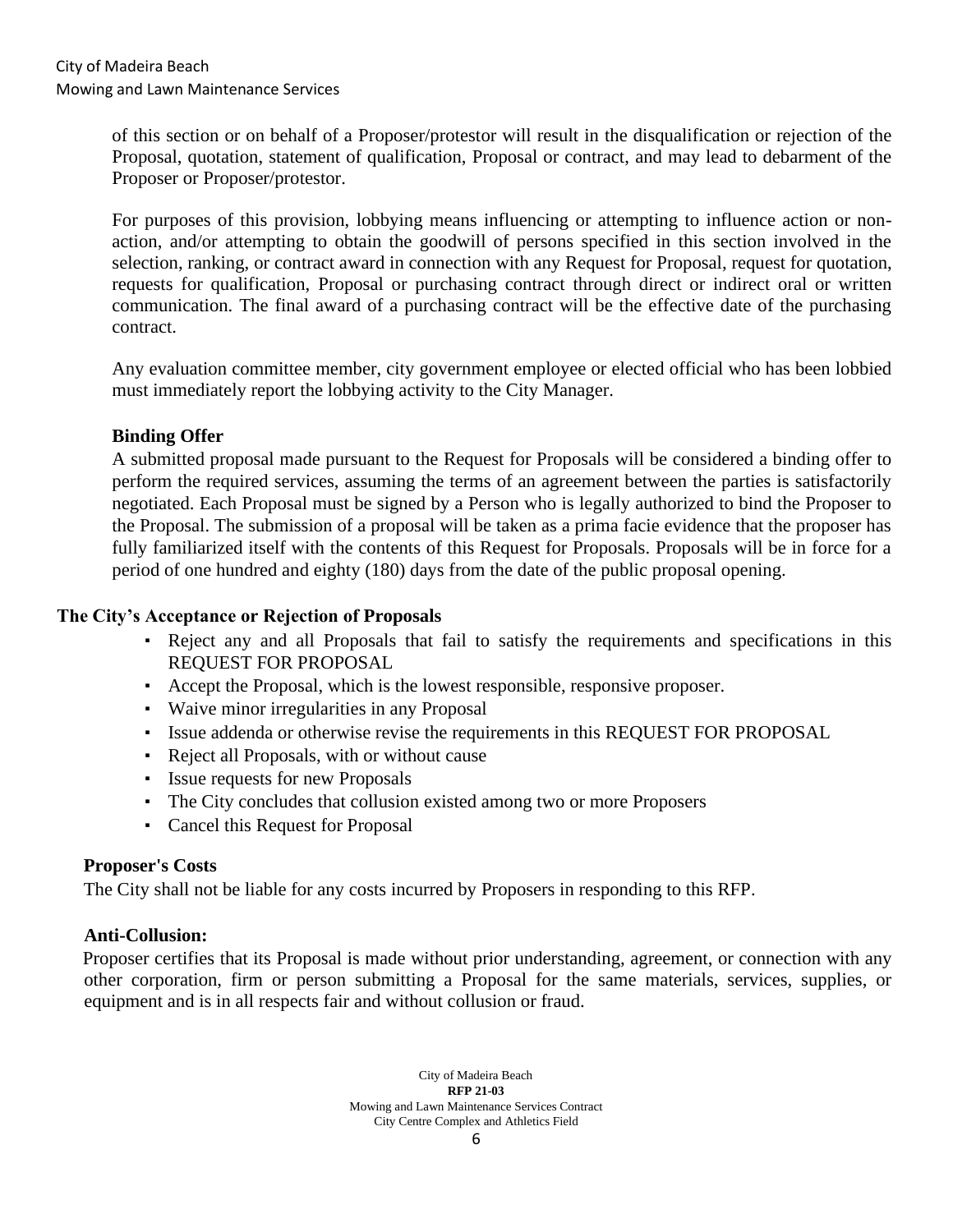Any such violation may result in Agreement cancellation, return of materials or discontinuation of services and the possible removal of Proposer from participation in future City solicitations for a specified period.

The City reserves the right to disqualify a Proposer during any phase of the competitive solicitation process and terminate for cause any resulting contract upon evidence of collusion with intent to defraud on the part of the Proposer.

### **Notification of Public Entity Crimes**

Pursuant to Section 287.133, Florida Statutes, you are hereby notified that a person or affiliate who has been placed on the convicted providers list following a conviction for a public entity crime may not submit a Proposal on a contract to provide any goods or services to a public entity; may not submit a Proposal on a contract with a public entity for the construction or repair of a public building or public work; may not submit Proposals on leases or real property to a public entity; may not be awarded or perform work as a provider, supplier, sub-Proposer, or consultant under a contract with any public entity; and may not transact business with any public entity in excess of the threshold amount provided in Section 287.017 [F.S.] for Category Two [\$35,000.00] for a period of thirty-six (36) months from the date of being placed on the convicted providers list.

## **Specifications:**

The specifications contained in the Scope of Services may include items that are considered minimum, mandatory, or required. If any Proposer is unable to meet or exceed these items and feels that the specifications are overly restrictive, the Proposer must notify the Purchasing Department prior to the Deadline for Delivery of Written Questions. If no such notification is received prior to the Deadline for Delivery of Written Questions, the City will consider the specifications to be acceptable to all Proposers.

#### **Proposal Firm for Acceptance:**

Proposer warrants that by virtue of submitting a Proposal, the Proposal and the prices quoted in the Proposal will be firm for acceptance by the City for a period of one hundred fifty days from the Due Date and Time.

#### **Communications:**

Only written communications from Proposer, which are signed by a person authorized to bind the Proposer will be recognized by the City as duly authorized expressions on behalf of Proposer.

#### **Price Escalation/De-escalation:**

The Proposer's annual fee for weekly mowing and landscape services shall remain firm for the initial term period of the Agreement. Any escalation or de-escalation in pricing for each renewal period will be based on the Bureau of Labor Statistics Employment Cost Index (Private industry workers, Total compensation, Installation, maintenance and repair, all workers, United States, Not seasonally adjusted) change in most recent 12 month period. The option for renewal shall be exercised upon mutual agreement between Successful Proposer and City, by written agreement with all original terms and conditions.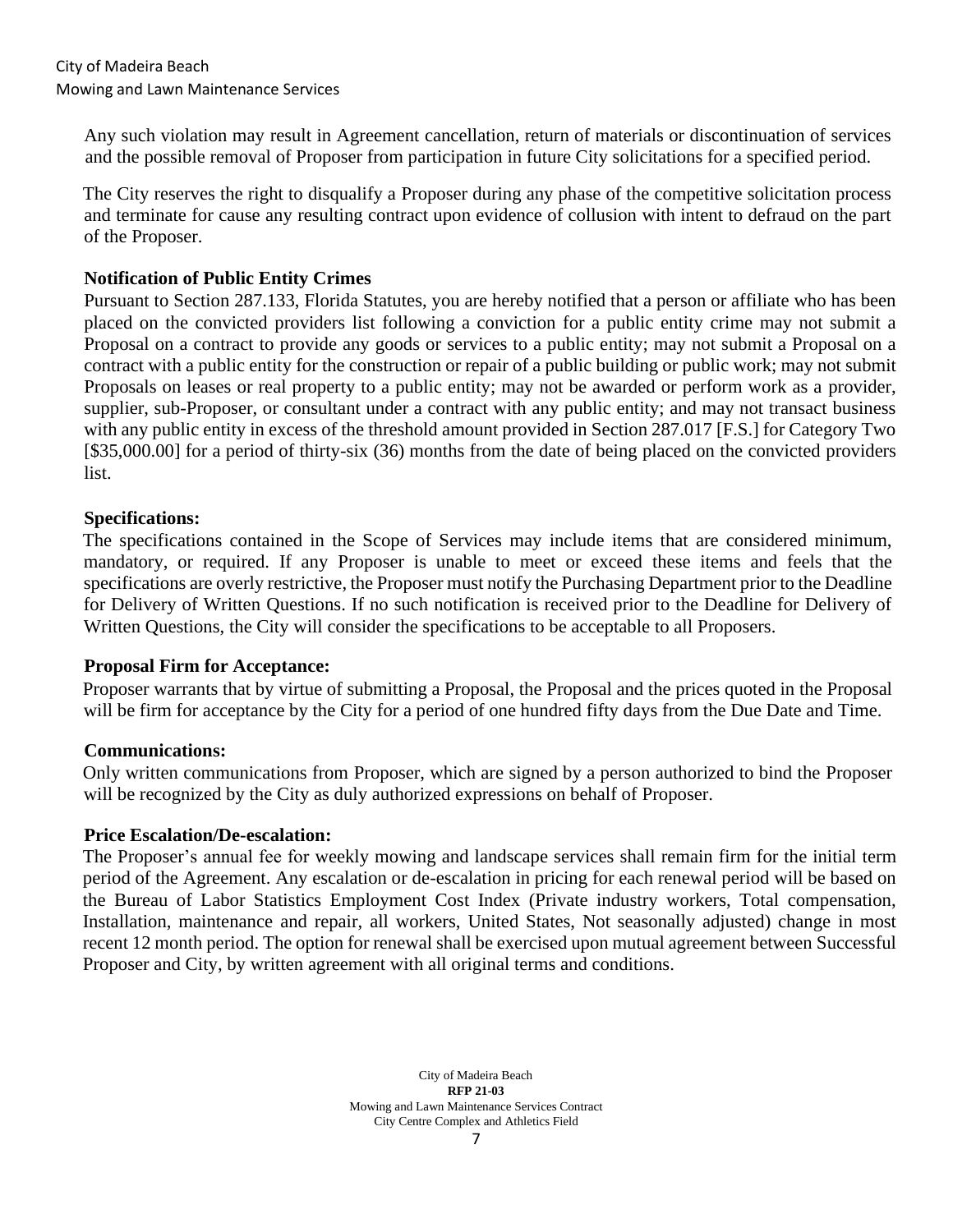#### **PART B:**

#### **SCOPE OF SERVICES:**

- a. Landscape services shall be performed year round and shall occur weekly. Services shall be performed roughly between the hours of 7am and 5pm, Monday – Friday.
- b. The Contractor shall perform service using the appropriate labor, equipment, and materials required to maintain a 3.5"- 4" turf. The City of Madeira Beach reserves the right to curtail the mowing services during extensive rain or extended drought conditions without penalty.
- c. Trimming of plants, shrubs/hedges, and trees up to 10ft tall will be performed on an as-needed basis.
- d. Lawns bordering structures, fences, trees, utility poles, benches, memorials, etc., shall be string trimmed to match mowed lawn. Sidewalks, curbs, and other paved areas shall be edges as necessary to maintain a neat and landscaped appearance.
- e. Chemical Weed Control shall be performed on an as-needed basis. The Contractor must keep all lawns, shrub beds, ground-cover beds, graveled areas, and all other adjacent areas free of weeds at all times. Any herbicides must be applied by certified or licensed personnel.
- f. Trash and debris must be policed during the maintenance process. Responsibilities will include, but will not be limited to, the removal and disposal of all natural debris (tree limbs, dry brush, dead animals, etc.) and manmade debris. Any debris not picked up but mowed, shall be immediately cleared upon discovery.
- g. After mowing, trimming, and edging all walkways, driveways, and other pavement areas shall be blown or swept. Contractor shall rake and remove clumped grass clippings as necessary to maintain groomed appearance and promote a healthy turf. Driving the lawn mower over sidewalk or road does not constitute "blowing or sweeping".
- h. Damage to trees, shrubs, sprinklers, benches, buildings, and other fixtures cause by mowing, edging, trimming, or weed control must be repaired by the contractor.
- i. The Contractor shall perform all work in a timely, orderly, and efficient manner satisfactory to the City of Madeira Beach. The Contractor will bill on a monthly basis and shall complete a service ticket and have the ticket signed by the site manager on completion of each site visit. All pertinent copies of completed forms shall accompany monthly invoices.
- j. Damage done to this property by acts of nature such as drought, storms, severe freeze or damages by vandalism, fire, etc. are not covered under this proposal.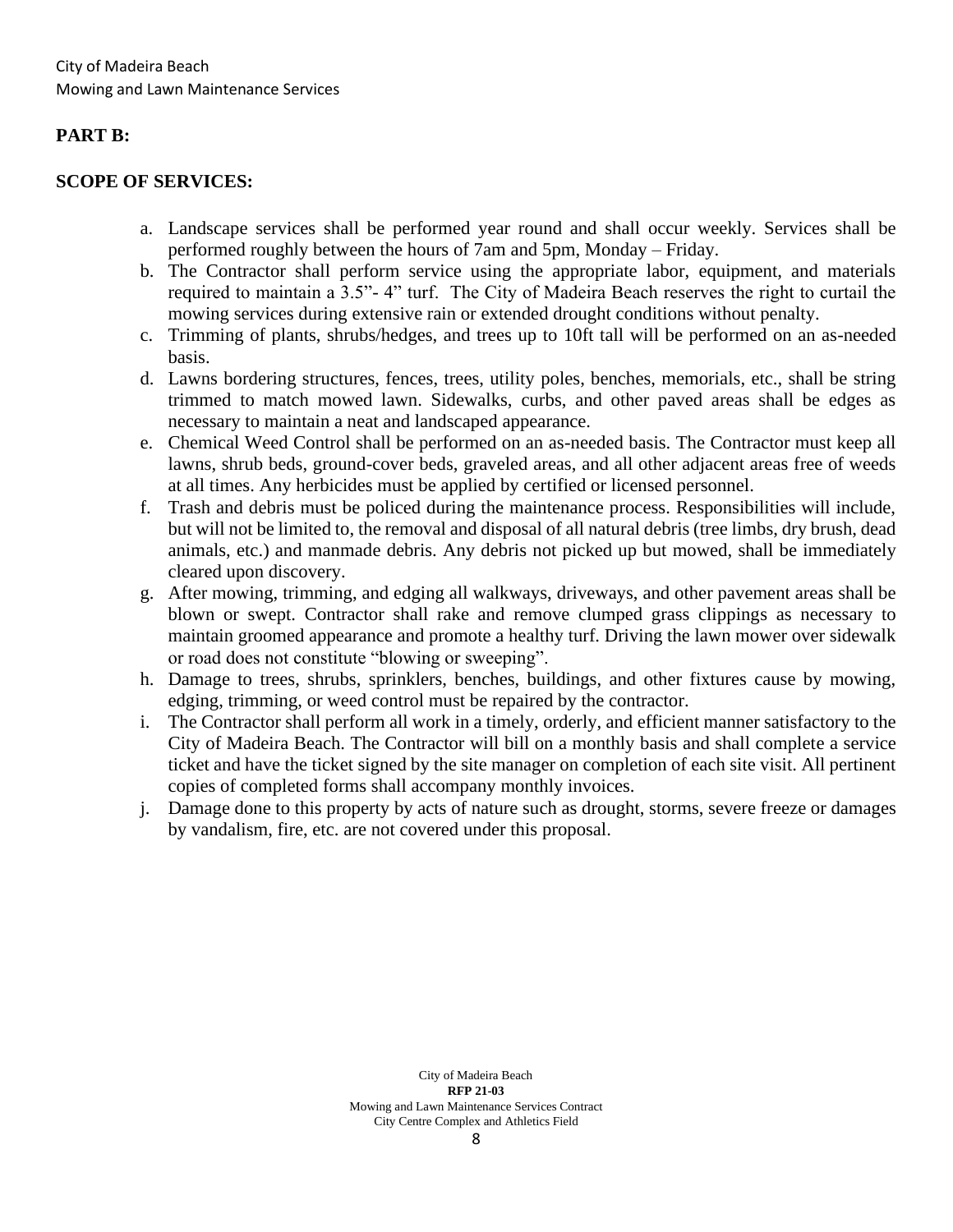City of Madeira Beach Mowing and Lawn Maintenance Services

## **Personnel Conduct**

The Provider must develop and implement general rules for employee conduct that instruct Personnel to:

- Not use improper language or act in a loud, boisterous or improper manner.
- Not solicit or accept, for any reason whatsoever, any gratuity from any persons using the municipal facilities
- Wear personal Protective equipment when performing work as applicable.

## **Keys**

The City is responsible for the initial issuance of access keys required for all spaces covered under the Contract.

The Provider must:

- Properly secure the City keys at all times;
- Restrict access to keys to essential Personnel only;
- Be responsible for all costs associated with replacing missing keys and/or installing new locks as a result of lost or misplaced keys. Cost must be reimbursed to the City by the Provider withing thirty (3) days of the date the expense in incurred, or the expense will be withheld for any payment due the Provider.

## **Municipal Facility List**

- 1. **Madeira Beach City Hall Area –** 300 Municipal Drive, Madeira Beach FL 33708
- 2. **Madeira Beach Fire Department**  250 Municipal Drive, Madeira Beach FL 33708
- 3. **ROC Park & Recreation Center –** 200 Rex Place, Madeira Beach FL 33708
- 4. **Athletic Field Located at Madeira Beach Fundamental School** 591 Tom Stuart Causeway

[Remainder of page intentionally left blank]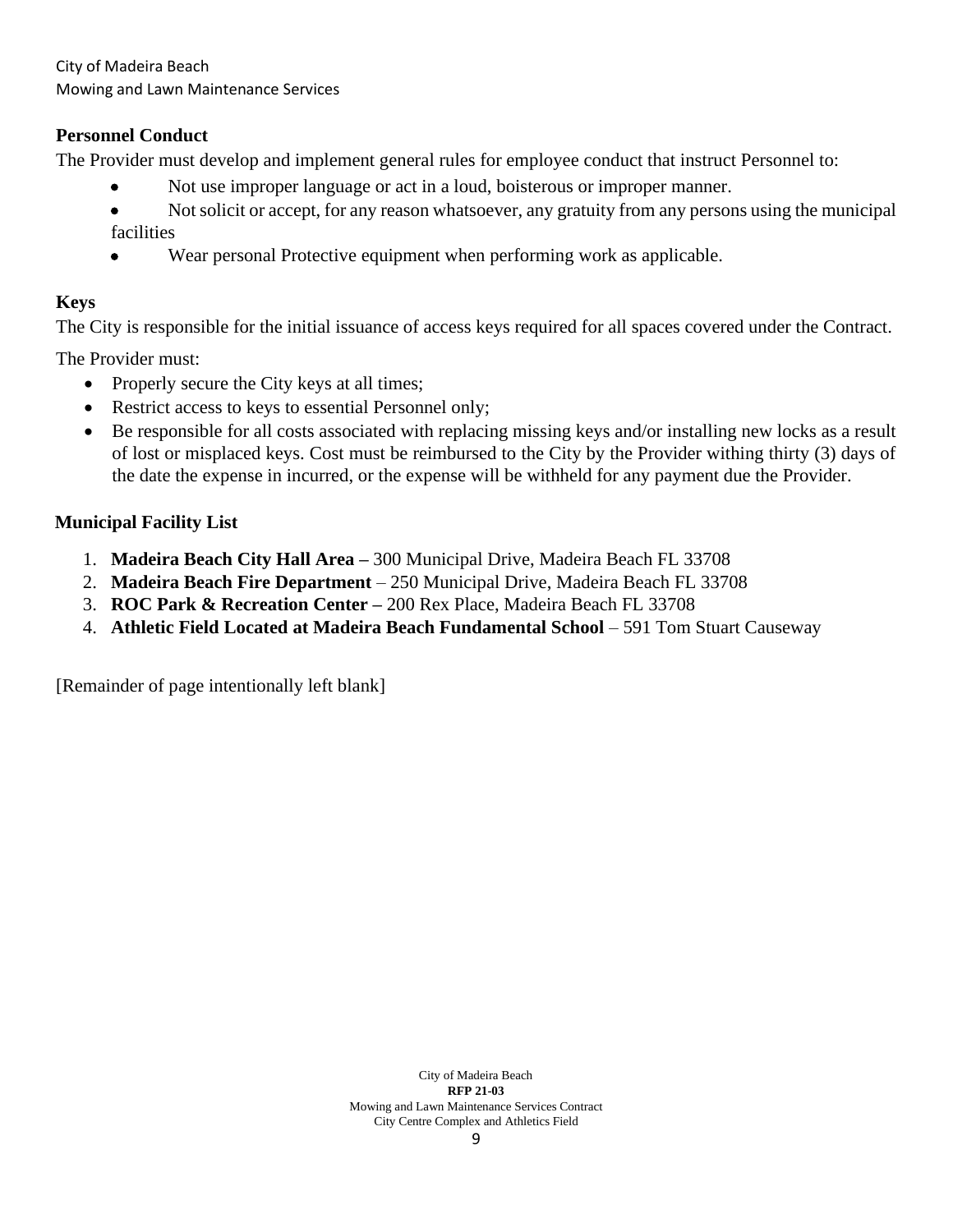## **PART C:**

## **PROPOSAL RESPONSE REQUIREMENTS**

The information each proposer provides will be used to determine the most qualified proposer and those with the perceived ability to perform the scope of services as stated in the Request for Proposals, which may best meet the overall needs of the City.

An evaluation of responding firms will be conducted for the purposes of clarification of both the firm's ability and prospective benefit to the City. For more information refer to Section D: Evaluation of Proposals.

#### **Information to be Submitted**

The information identified in this section must be contained within your proposal. The contents of each proposal must be **separated** and **arranged with tabs and must be organized in the same order and following the same format as listed below,** identifying the response to each specific item.

#### **Section 1: MINIMUM QUALIFICATIONS**

Each Proposer shall submit information and documentation requested that confirms it meets the following qualification requirement(s):

- a. Proposer's representative must attend the mandatory pre-submittal meeting
- b. Proposer must have been in business for a minimum of three (3) years. All Proposers must be qualified and licensed under the laws, rules, and regulations of the State of Florida to perform the work required by these contract documents. **Documentation is required.**
- c. For at least three consecutive years within the last ten years, Proposer must have provided weekly mowing and landscape services year long. **Documentation is required.**
- d. Proposers must provide a written statement of assurance of proposer's ability to meet the insurance and performance requirements set out in this RFP if selected for award.
- e. Proposers must certify they maintain a drug-free workplace program compliant with the standards set forth in Florida Statutes § 440.102. **Documentation is required. Form C**

#### **Section 2: EXECUTIVE SUMMARY**

An executive summary must be provided that includes a statement of interest in providing weekly mowing and landscape services for the City of Madeira Beach pursuant to the RFP. Proposer should introduce its company, highlighting its background and achievements earned while providing services that are subject of this RFP.

Proved a statement of the proposer's understanding of the services and responsibilities required and a narrative description of the proposed approach to ensure that the services are performed in a manner that upholds or exceeds the City's high standards and levels of customer satisfaction.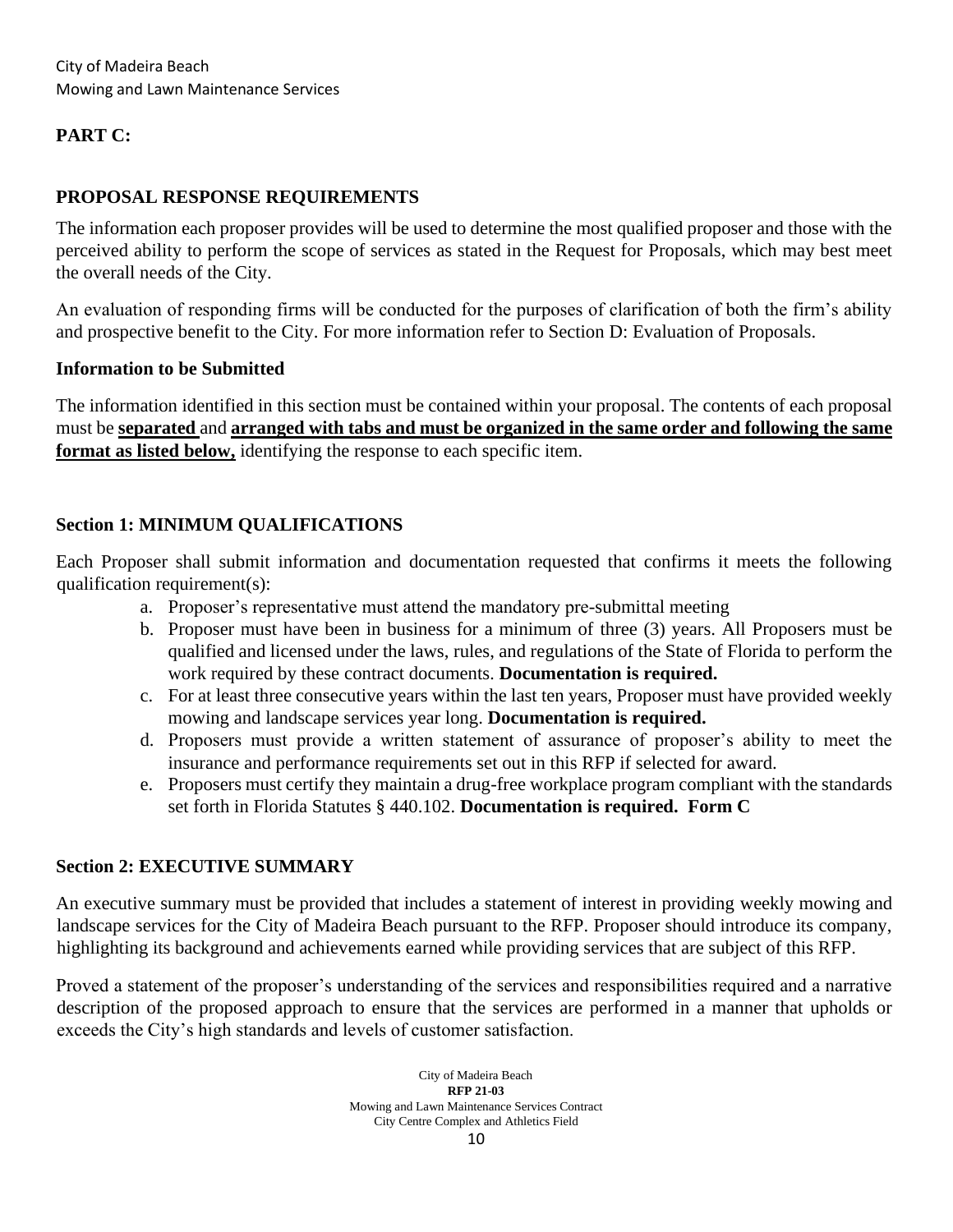Provide a statement of organization which includes the following information:

- Legal name, including DBA (if any), for the contract
- State of organization of incorporation
- Ownership structure of the proposer
- Contact information for corporate headquarter to include address, phone number and email address
- Contact information for local office to include address, phone number and email address
- Years in business
- List of officers, owners, and/or partners to include name, address, and phone number.

Executive summary should not exceed five (5) pages total.

## **Section 3: BUSINESS ETHICS**

Disclose and circumstances where the conduct of the proposer, or any officer, partner, major shareholder (greater than five percent (5%) interest, or other related party is currently being investigated by any governmental, administrative, or law enforcement entity or agency. Also disclose any adverse decision against the proposer or such related parties (including, but not limited to judgments entered by any court, whether state or federal), or settlement with any such legal or administrative body in the past five years.

If proposer or any related parties have other business interests or relations that may cause, or appear to cause, a conflict of interest in its business with the City the details of such conflicts must be stated here. If no conflicts exist that fact should also be stated here.

Proposer must disclose whether it has been convicted of a public entity crime in its history and provide relevant dates and details concerning the conviction.

Proposer must disclose if it has ever been terminated from a contract.

## **Section 4: EXPERIENCE AND PAST PERFORMANCE**

Provide a summary of the proposer's experience providing mowing and landscape services. Include the total number of years in business.

Provide information about the proposer's background providing services similar in complexity and scope to those detailed in the RFP.

Include, at a minimum, the following information for current or previous clients:

- Name of Government entity/large scale client
- Address
- Dates of Service
- Services provided
- Contract Value
- Square footage of space serviced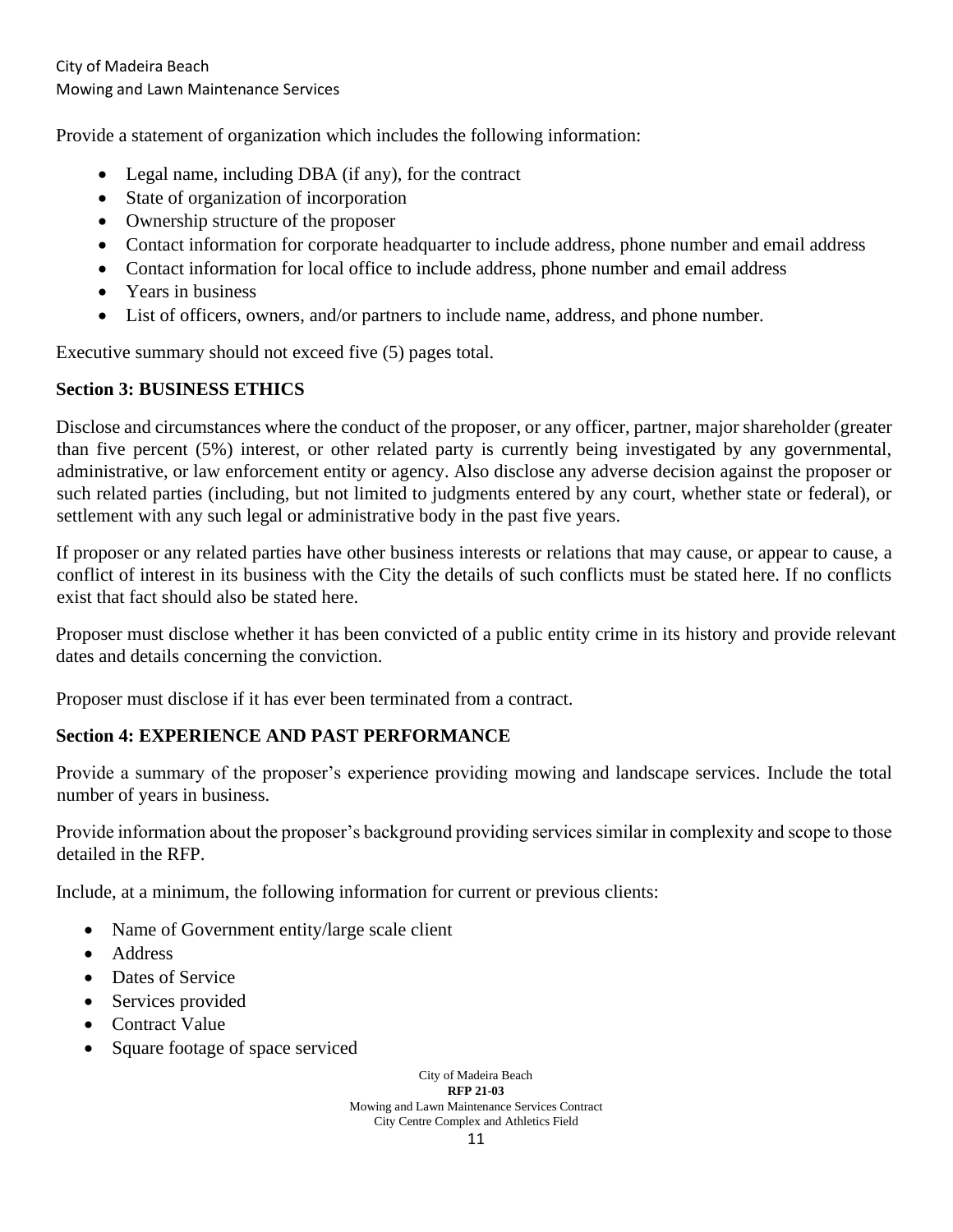City of Madeira Beach Mowing and Lawn Maintenance Services

- Total number of direct employees managed
- Contact information including email address and phone number

The City reserves the right to discuss past performance with the companies and/or contacts provided and will give consideration to the feedback received. Proposer's response to this Section must not exceed ten (10) pages.

## **Section 5: REFERENCES**

Please list three (3) client references. For each reference include contact name, title, address, current telephone number and email address. Also include a brief description of the services provided, the start date for the agreement, and the total dollar value of the contract.

## **Section 6: KEY PERSONNEL AND PRIMARY CONTACT**

Provide the name, address and telephone number of all key personnel currently employed by the proposer who will have a key role in providing services. Describe each person's respective area of expertise**.**

Provide a resume for each key personnel member that provides background and shows experience with commercial accounts that are for a large public facility. Specify the dates of involvement for each commercial account.

Identify one (1) person currently employed by the proposer who will serve as the primary contact for the successful proposer and identify his or her alternate. The primary contact is the proposer's representative who will be the primary contact for the Authority and who will possess the authority to make decisions on behalf of the proposer.

Proposer's response to this Section must not exceed five (5) pages.

## **Section 7: STAFFING PLAN**

Submit a proposed staffing level statement detailing all staffing needs the Proposer believes will be required to perform Services required to maintain the high standards for maintanence at Madeira Beach, including any part time employees. Explain how staffing demands are to be met for holidays and seasonal peak**s.**

## **Section 8: OPERATIONS PLAN**

The City understands that mowing and landscape services procedures may vary. Proposers must prepare and submit a weekly mowing and landscape services schedule that demonstrates the efficient use of personnel, equipment and supplies.

Proposers must explain how incidents, accidents, complaints, and emergencies are to be dealt with including proposed response times.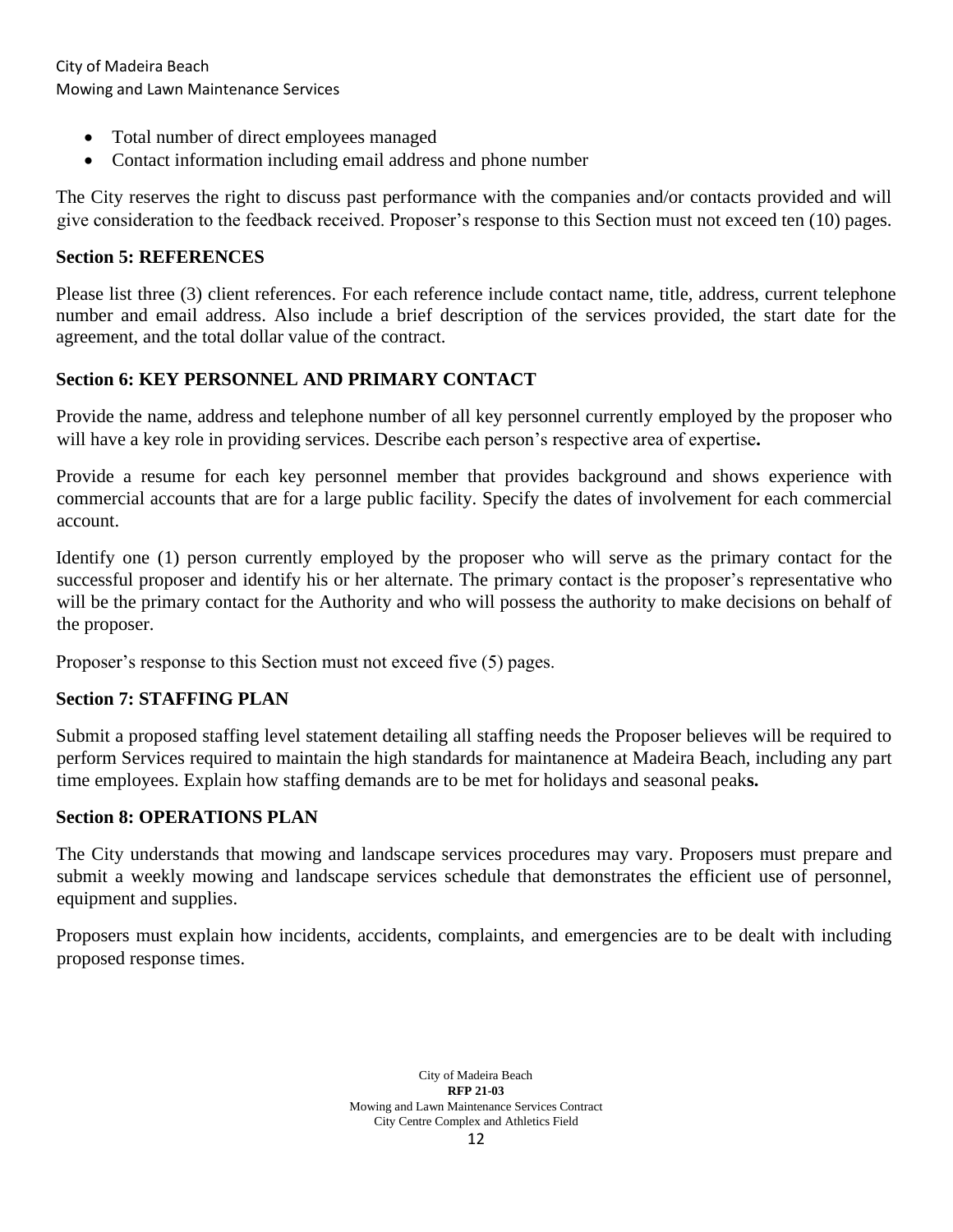City of Madeira Beach Mowing and Lawn Maintenance Services

#### **Section 9: EQUIPMENT**

Provide a list of equipment including make, model and quantity that will be used to perform the services. Describe the plan for equipment replacement in case of breakdown or failure.

#### **Section 10: SUPPLIES**

Provide a list of supplies that will be used to perform the services required in the Lawn Maintenance Plan. The list must include the product name, brand name, product number (if applicable).

#### **Section 11: REPORTS**

Provide a sample of daily, monthly, quarterly and annual reports. Explain the purpose of each and who they are distributed to.

#### **Section 12: COST PROPOSAL**

Please indicate the monthly pricing for the term of the agreement.

#### **Section 13: REQUIRED FORMS**

Proposer must submit attached forms:

- Form A: Acknowledgement of Addenda
- Form B: Public Entity Crimes
- Form C: Drug-Free Workplace

[Remainder of page intentionally left blank]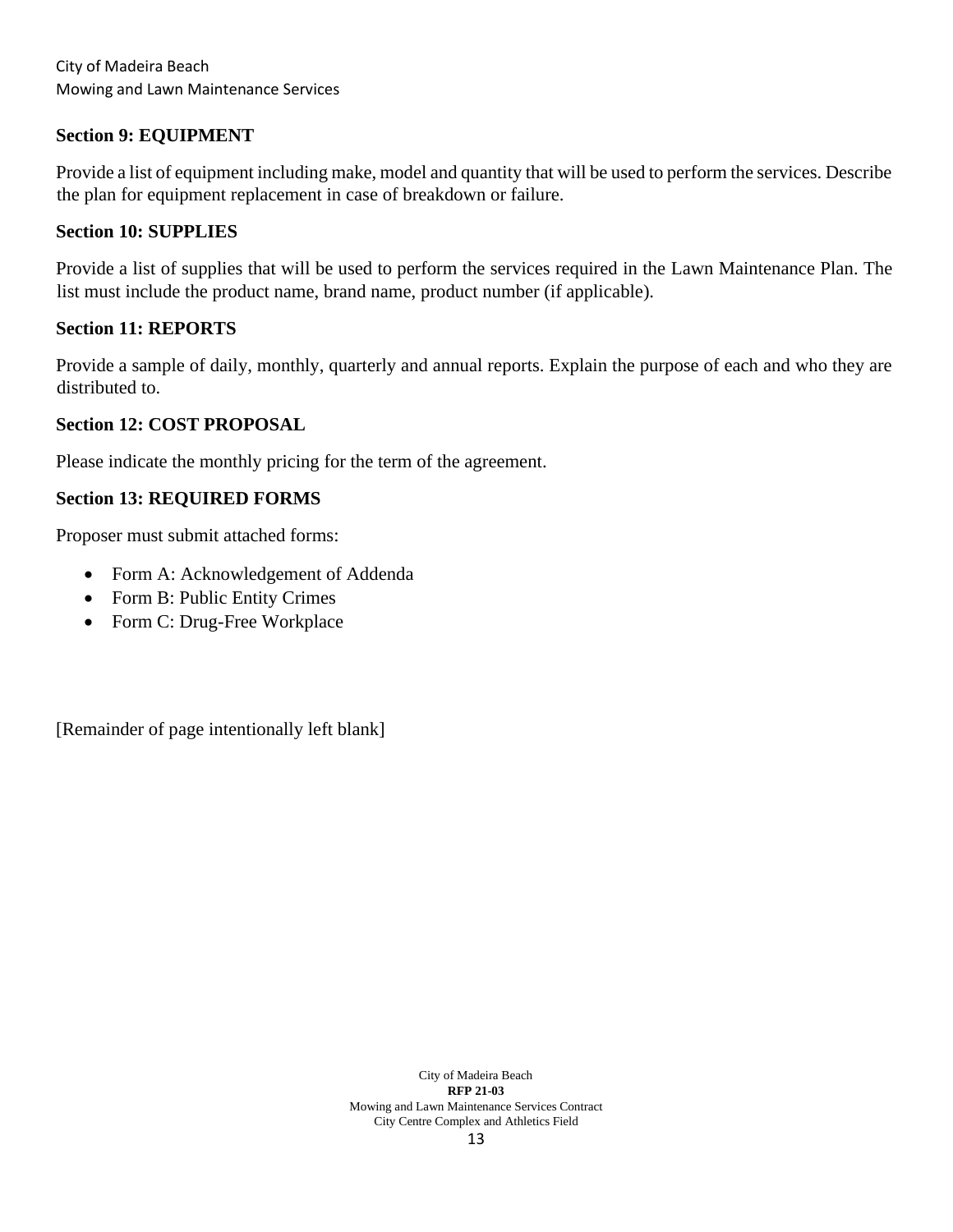## **PART D:**

## **EVALUATION OF PROPOSALS Proposal Evaluation**

The City's Staff Evaluation Committee will meet to review the proposals at one or more publicly noticed meetings, as it deems necessary. The Staff Evaluation Committee's selection will be based on its review and evaluation of the proposals received. Evaluation will be 75% based on price and 25% based on experience, qualifications, staffing/operations plan, and products.

At the conclusion if its evaluations, the Staff Evaluation Committee will establish at a public meeting, by consensus, a recommendation and order of preference to the Board of Commissioners.

#### **Ranking of Proposals**

The Staff Evaluation Committee will determine from the proposals and subsequent investigation as necessary, the proposer(s) whose proposal best meets the City's requirements.

## **PART E: NEGOTION OF THE AGREEMENT General**

The successful proposer's proposal will serve as the basis for negotiating an agreement. Upon submission, all proposals become the property of the City which will have the right to use any or all ideas presented in any proposal submitted in response to this Request for Proposals, whether the proposal is accepted or not.

#### **Negotiation**

The Staff Evaluation Committee will make recommendations to the Board of Commissioners of those proposers it determines are best qualified to perform services, if any. Upon approval of the recommendations, the successful proposer(s) may be invited to enter negotiations. These negotiations are generally relative to the scope of services to be performed and the associated costs.

#### **Award**

Award of any resulting agreement is subject to the approval of the Board of Commissioners.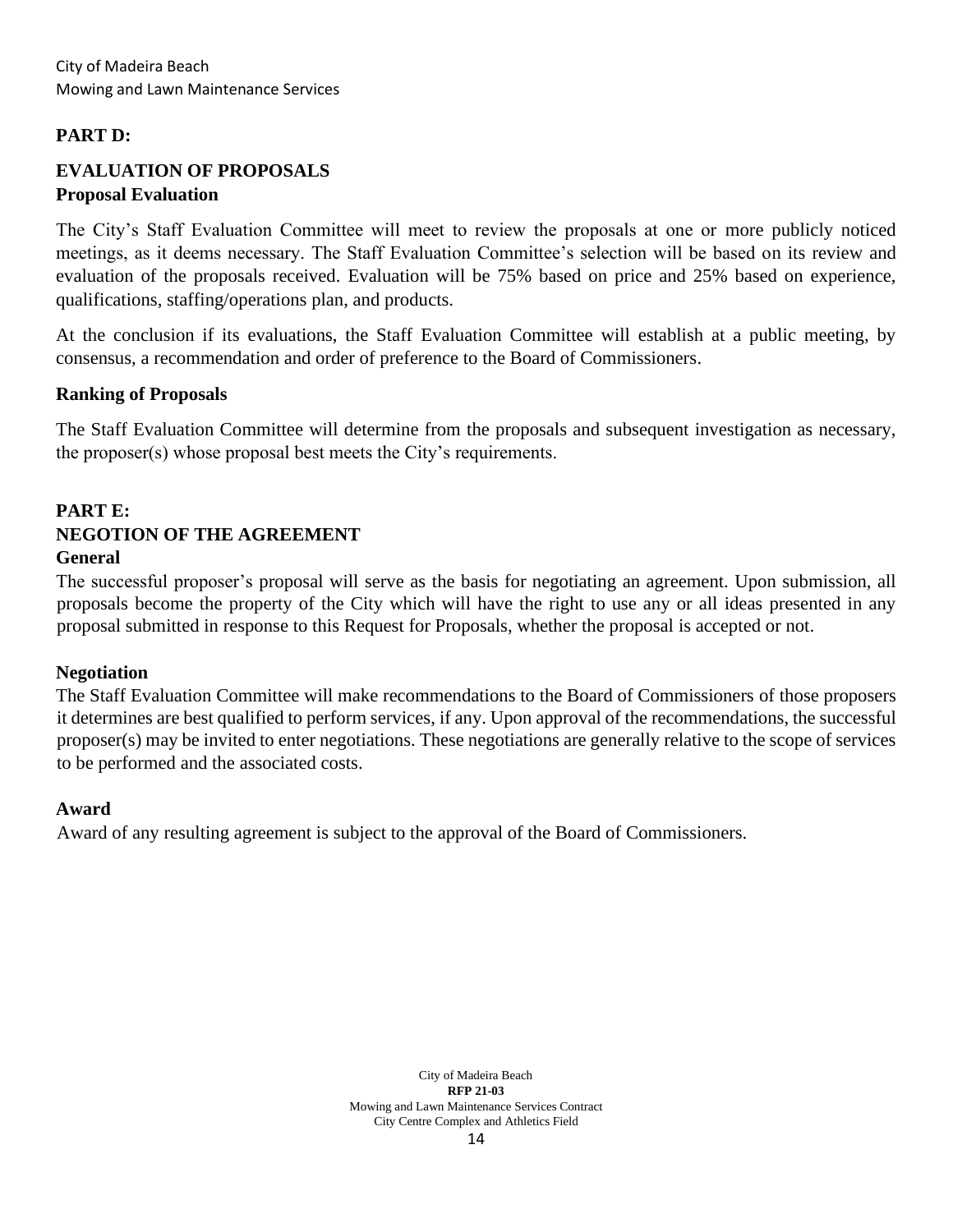#### **Form A- Acknowledgement of Addenda**

The Proposer hereby acknowledges the receipt of the following addenda, which were issued by the City and incorporated into and made part of this RFP. It is the sole responsibility of the Proposer to ensure that all addenda have been received and receipt of each has been acknowledged. Failure to submit acknowledgement of each addendum issued may result in the Proposer being deemed non-responsive.

| <b>ADDENDA NUMBER</b> | <b>ADDENDA DATE</b> |
|-----------------------|---------------------|
|                       |                     |
|                       |                     |
|                       |                     |
|                       |                     |
|                       |                     |
|                       |                     |
|                       |                     |
|                       |                     |
|                       |                     |
|                       |                     |
|                       |                     |
|                       |                     |
|                       |                     |
|                       |                     |

Signature of Proposer's Agent Title

Printed Name Date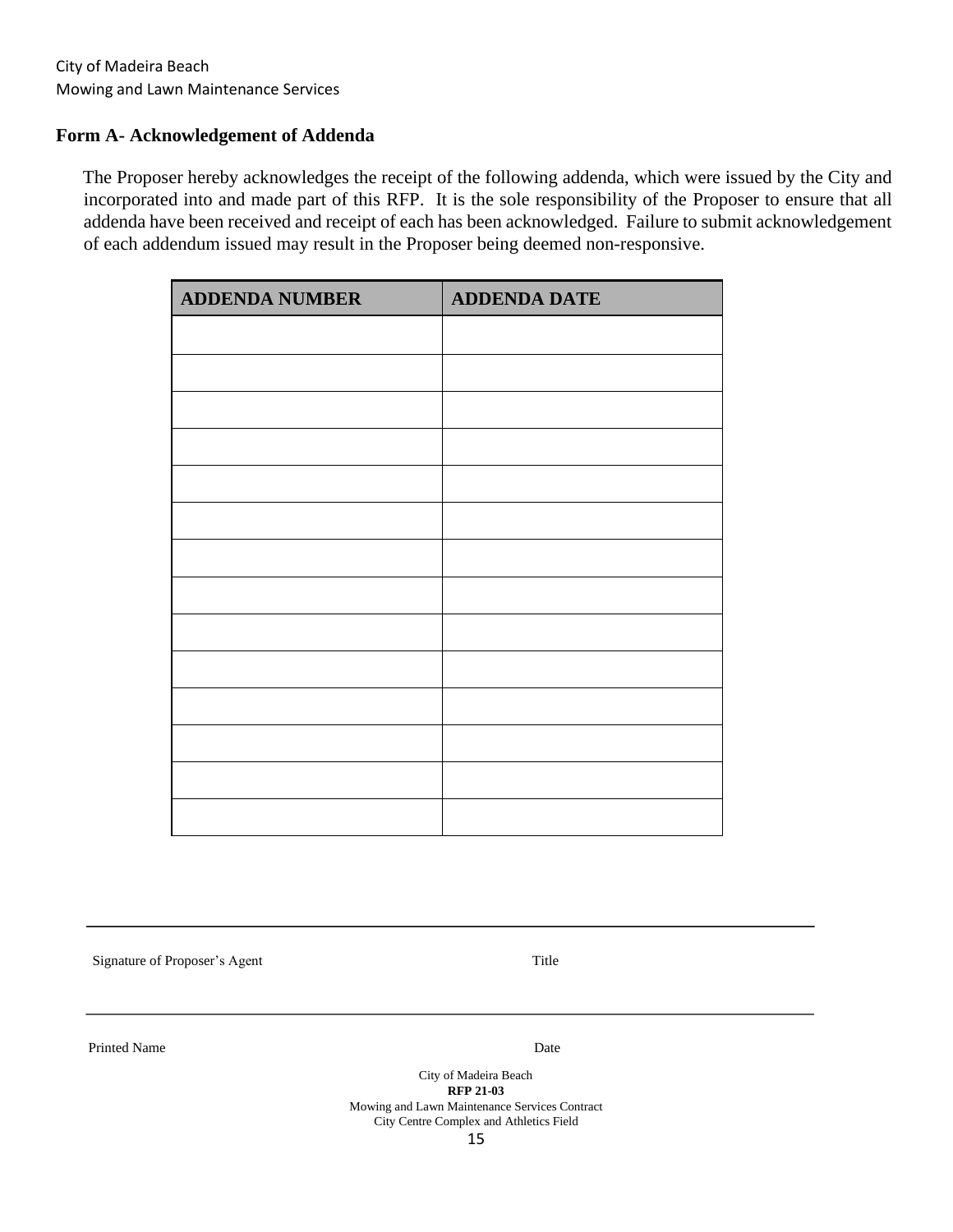#### **Form B - Public Entity Crimes**

#### **NOTIFICATION OF PUBLIC ENTITY CRIMES LAW**

Pursuant to Section 287.133, *Florida Statutes*, you are hereby notified that a person or affiliate who has been placed on the convicted providers list following a conviction for a public entity crime may not submit a Proposal on a contract to provide any goods or services to a public entity; may not submit a Proposal on a contract with a public entity for the construction or repair of a public building or public work; may not submit Proposals on leases or real property to a public entity; may not be awarded or perform work as a provider, supplier, sub-Proposer, or consultant under a contract with any public entity; and may not transact business with any public entity in excess of the threshold amount provided in Section 287.017 [F.S.] for Category Two [\$35,000.00] for a period of thirty-six (36) months from the date of being placed on the convicted providers list.

Acknowledged by:

Firm Name

Signature Date

Printed Name and Title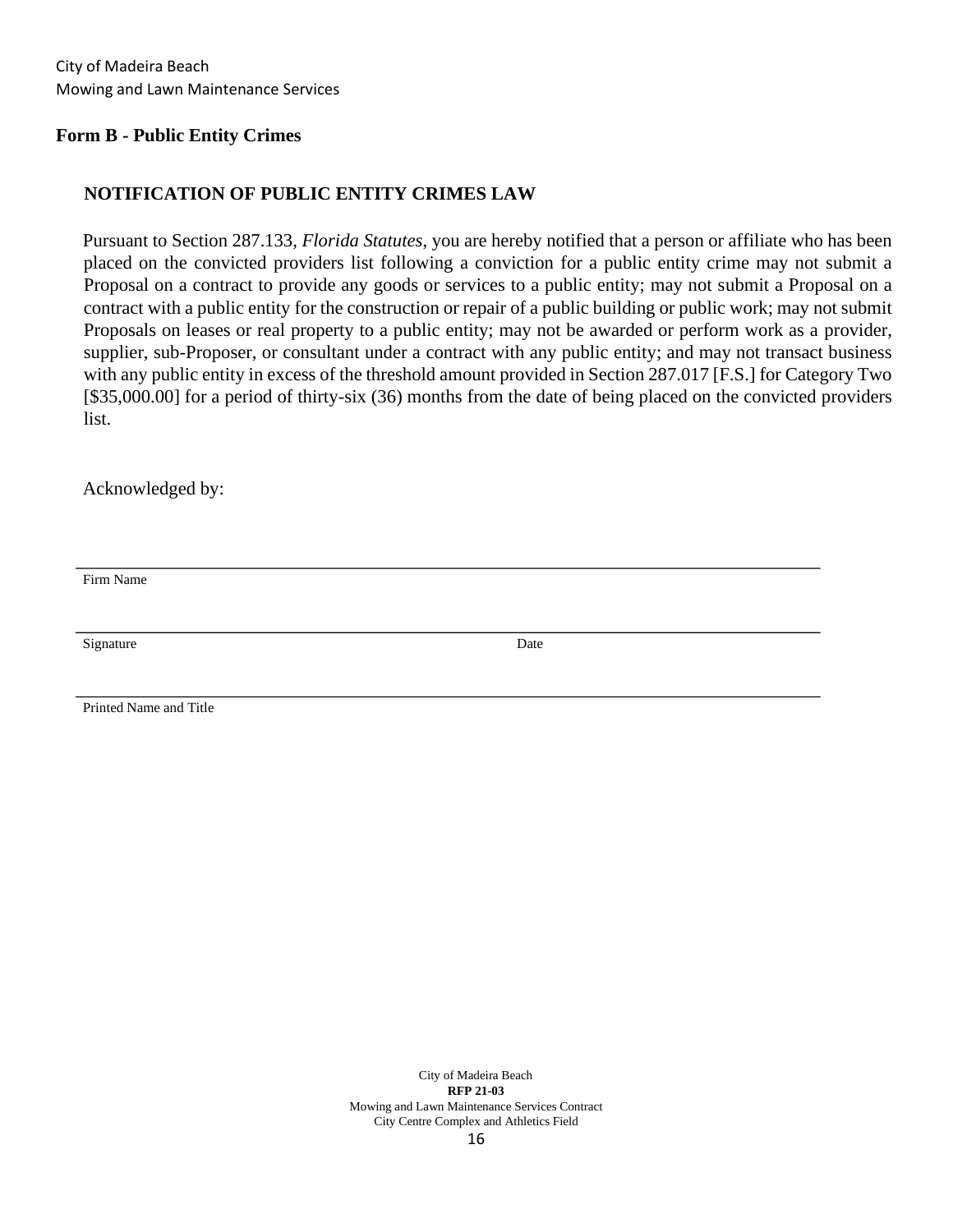### **Form C- Drug – Free Workplace**

Proposers must certified that they maintain a drug-free workplace program compliant with the standards set forth in Florida Statutes § 440.102

As the person authorized to sign this statement, I certify that this firm complies fully with the following requirements:

- 1) This firm publishes a statement notifying employees that the unlawful manufacture, distribution, dispensing, possession, or use of a controlled substance is prohibited in the workplace and specifying the actions that will be taken against employees for violations of such prohibition.
- 2) This firm informs employees about the dangers of drug abuse in the workplace, the business's policy of maintaining a drug-free workplace, any available drug counseling, rehabilitation, and employee assistance programs, and the penalties that may be imposed upon employees for drug abuse violations.
- 3) This firm gives each employee engaged in providing the commodities or contractual services that are under proposal a copy of the statement specified in subsection (1).
- 4) In the statement specified in subsection (1), this firm notifies the employees that, as a condition of working on the commodities or contractual services that are under proposal, the employee will abide by the terms of the statement and will abide by the terms of the statement and will notify the employer of any conviction of, or plea of guilty or nolo contendere to, any violation of chapter 893 or of any controlled substance law of the United States or any state, for a violation occurring in the workplace no later than five (5) days after such conviction.
- 5) This firm imposes a sanction on or requires the satisfactory participation in a drug abuse assistance or rehabilitation program if such is available in the employee's community, by any employee who is so convicted.
- 6) This firm will continue to make a good faith effort to maintain a drug-free workplace through implementation of this section.

Acknowledged by:

Firm Name

Signature Date

Printed Name and Title